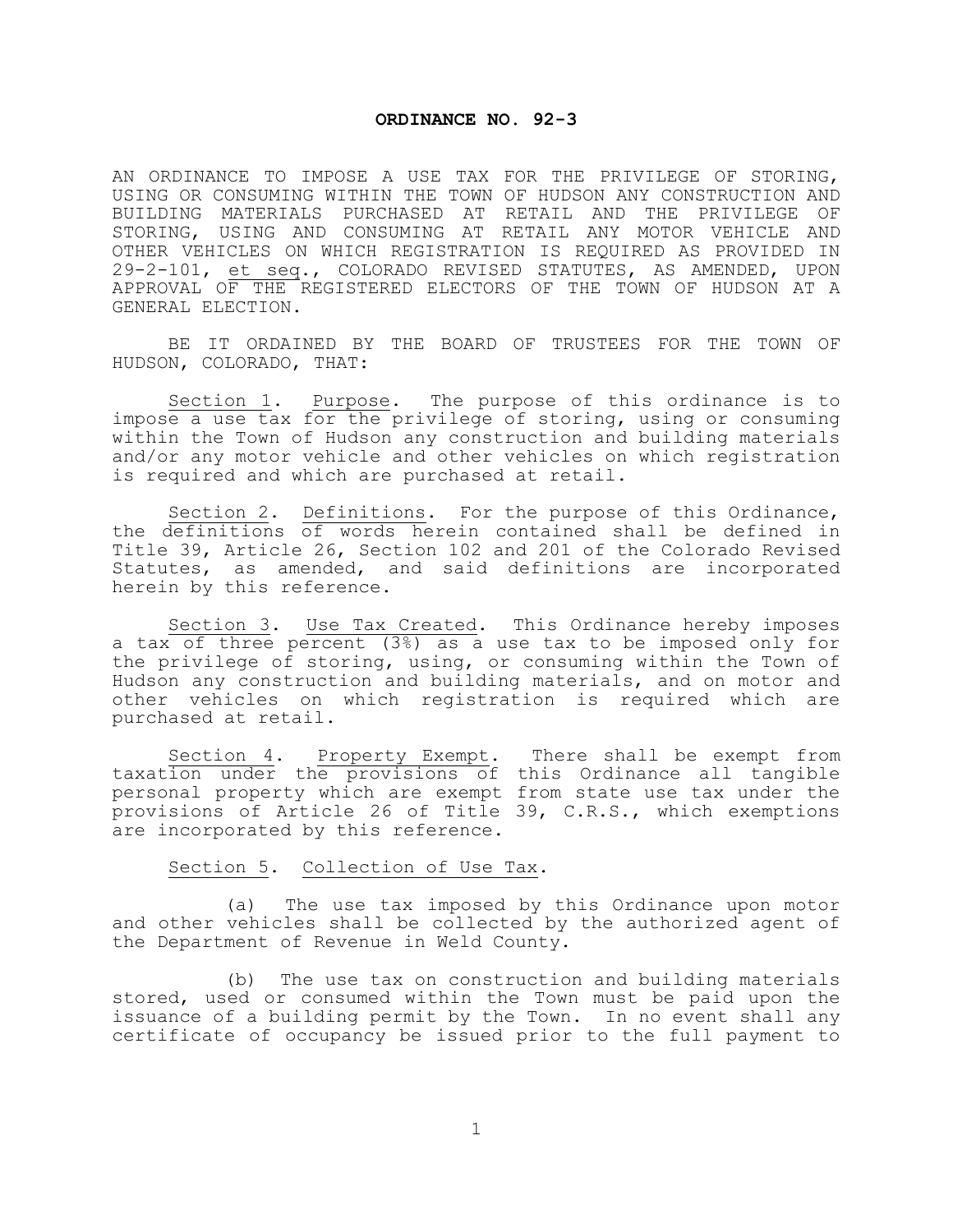the Town of the use tax due and owing pursuant to this Ordinance. The amount of the use tax for construction and building materials shall be as follows:

(1) The amount collected will be based on three percent (3%) of the job material valuation. The job material valuation is established as one-half (1/2) of the total value of the job. The total value of the job equals all the construction work for which the permit is issued as well as all finishing work, painting, roofing, electrical, plumbing, heating, air conditioning, elevators, fire extinguishing systems, and any other permanent equipment.

(2) If the taxpayer can prove the actual total value of the job, the total value shall be based on the actual value of the construction and building materials. Otherwise, a Town building official, as designated by the Board of Trustees, shall determine the value of the construction and building materials.

In no event shall any certificate of occupancy be issued prior to the full payment to the Town of Hudson of all use tax due and owing pursuant to this Ordinance.

## Section 6. Use Tax - Interest on Underpayment, Nonpayment, or Extensions of Time for Payment of Tax.

(a) If any amount of use tax is not paid on or before the last date prescribed by the Board of Trustees or its designee for payment, interest on such amount at the rate imposed under Section 10 of this ordinance shall be paid for the period from such last date to the date paid. The last date prescribed for payment shall be determined without regard to any extensions of time for payment and shall be determined without regard to any notice and demand for payment issued prior to the last date otherwise prescribed for such payment. In the case of a tax in which the last date for payment is not otherwise prescribed, the last date for payment shall be deemed to be the date the liability for the tax arises and in no event shall it be later than the date notice and demand for the tax is made by the Town Board of Trustees or its designed.

(b) Interest prescribed under Sections 6 through 9 of this ordinance shall be paid upon notice and demand and shall be assessed, collected and paid in the same manner as the tax to which it is applicable.

(c) If any portion of a tax is satisfied by credit of an overpayment, then no interest shall be imposed under this section on the portion of the tax so satisfied for any period

2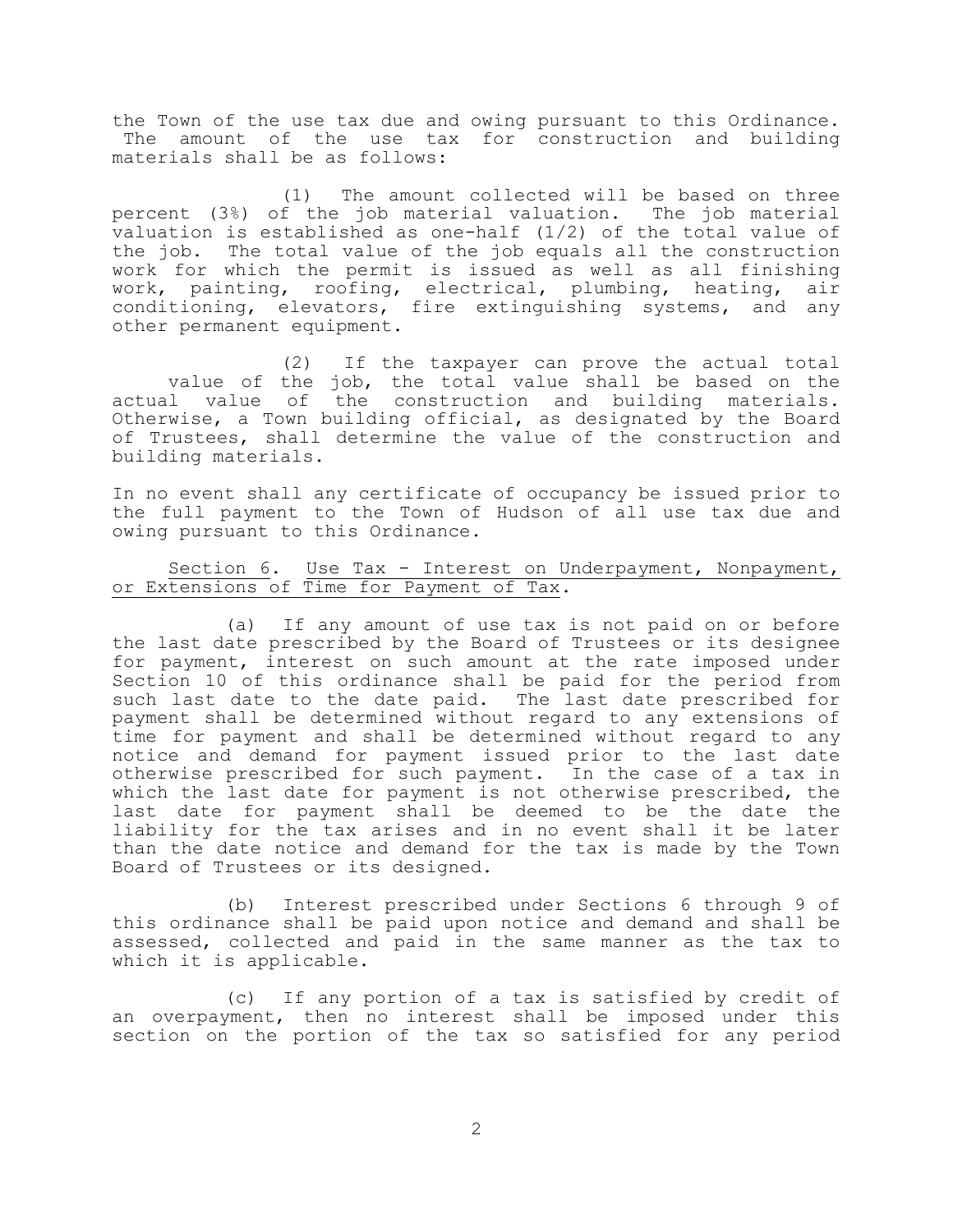during which, if the credit has not been made, interest would have been allowed with respect to such overpayment.

(d) Interest prescribed under Sections 6 through 9 of this ordinance on any use tax may be assessed and collected at any time during the period within which the tax to which such interest relates may be assessed and collected.

Section 7. Use Tax- Deficiency Due to Negligence. If any part of the deficiency in payment of the use tax is due to negligence or intentional disregard of the ordinances or of authorized rules and regulations of the Town with knowledge thereof, but without intent to defraud, there shall be added ten percent (10%) of the total amount of the deficiency, and interest in such case shall be collected at the rate imposed under Section 10, in addition to the interest provided by Section 9, on the amount of such deficiency from the time the return was due, from the person required to file the return, which interest and addition shall become due and payable ten days after written notice and demand to him by the Board of Trustees or its designee. If any part of the deficiency is due to fraud with the intent to evade the tax, then there shall be added one hundred percent (100%) of the total amount of the deficiency and in such case, the whole amount of the tax unpaid, including the additions, shall become due and payable ten days after written notice and demand by the Board of Trustees or its designee and an additional three percent per month on said amount shall be added from the date the return was due until paid.

Section 8. Use Tax - Neglect or Refusal to Make Return or To Pay. If a person neglects or refuses to make a return in payment of the use tax or to pay any use tax as required, the Board of Trustees or its designee shall make an estimate, based upon such information as may be available, of the amount of taxes due for the period for which the taxpayer is delinquent and shall add thereto a penalty equal to ten percent (10%) thereof and interest on such delinquent taxes at the rate imposed under Section 10, plus one-half of one percent per month from the date when due.

Section 9. Penalty Interest on Unpaid Use Tax. Any use tax due and unpaid shall be a debt to the Town, and shall draw interest at the rate imposed under Section 10, in addition to the interest provided by Section 6, from the time when due until paid.

Section 10. Rate of Interest. When interest is required or permitted to be charged under any provisions of Sections 6 through 9 of this ordinance, the annual rate of interest shall be

3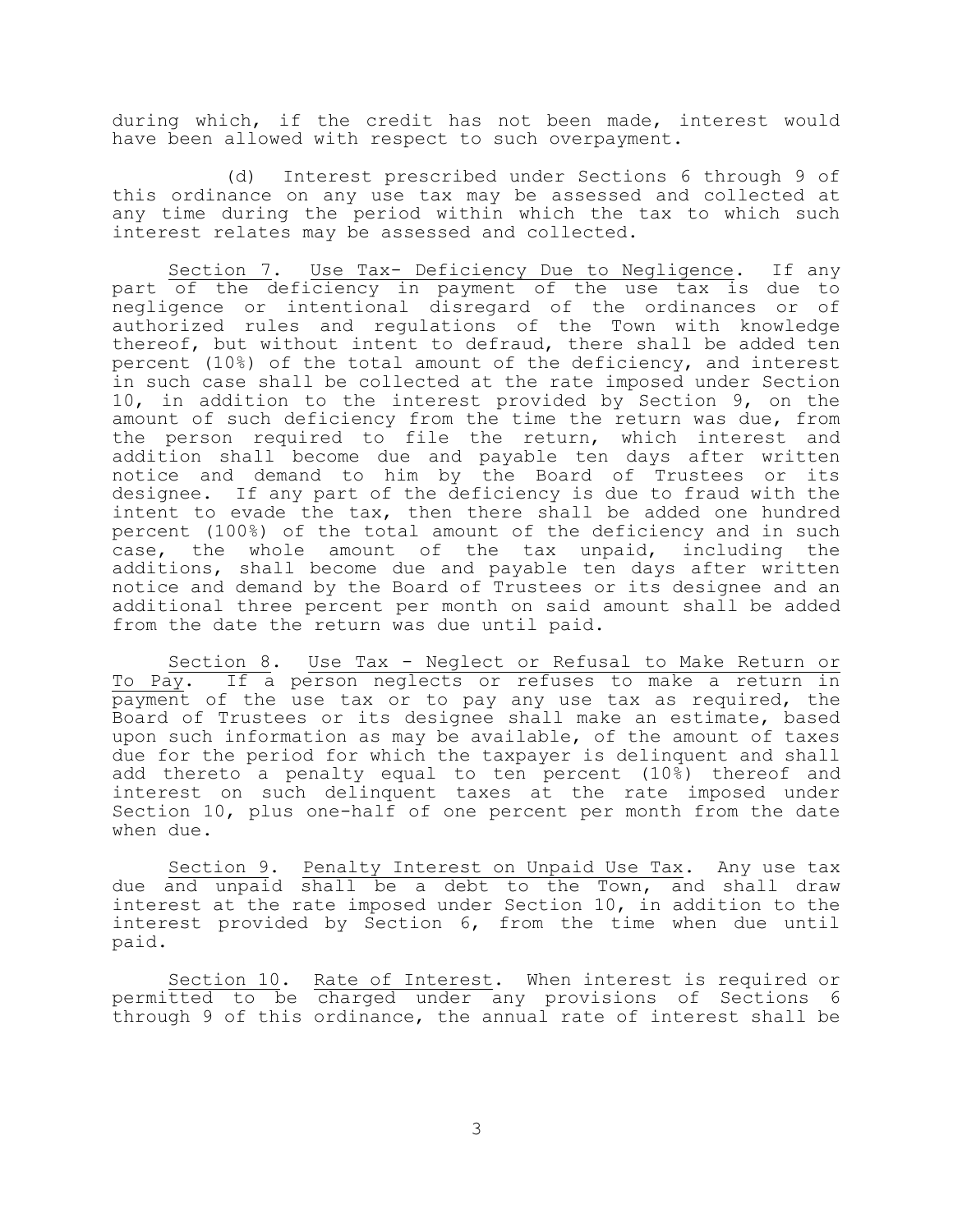that established by the state commissioner of banking pursuant to ' 39-21-110.5, C.R.S.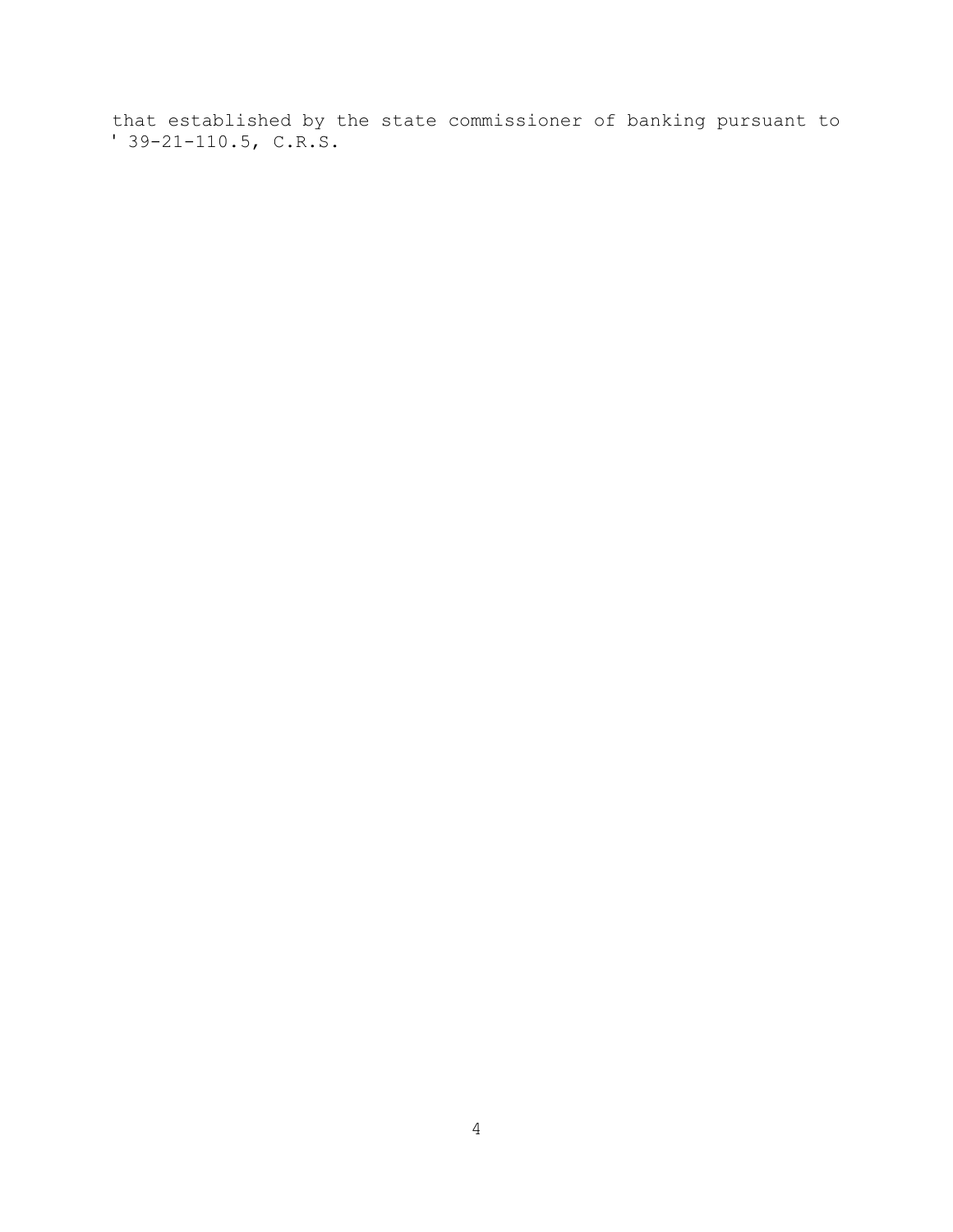Section 11. Other Remedies. Nothing in Sections 6 through 9 of this ordinance shall preclude the Town from utilizing any other applicable penalties or remedies for the collection or enforcement of use taxes.

Section 12. Use Tax - Dispute Resolution Procedure - Deficiency Notice or Claim for Refund. A taxpayer may request a state hearing on the Board of Trustees' final decision on a deficiency notice or claim for refund pursuant to the procedure set forth in this Section 12.

(a) As used in this Section 12, "state hearing" means a hearing before the executive director of the department of revenue or delegate thereof as provided in ' 28-2-106.1(3), C.R.S.

(b) When the Town asserts that use taxes are due in an amount greater than the amount paid by a taxpayer, the Town shall mail a deficiency notice to the taxpayer by certified mail. The deficiency notice shall state the amount of use tax or the additional use taxes due. The deficiency notice shall contain notification, in clear and conspicuous type, that the taxpayer has the right to elect a state hearing on the deficiency pursuant to ' 29-2-106.1(3), C.R.S. The taxpayer shall also have the right to elect a state hearing on the Town's denial of such taxpayer's claim for a refund of use tax paid.

(c) The taxpayer shall request the state hearing within thirty days after the taxpayer's exhaustion of local remedies. The taxpayer shall have no right to such hearing if he has not exhausted local remedies or if he fails to request such hearing within the time period provided for in this Subsection (c). For purposes of this Subsection (c), "exhaustion of local remedies" means:

(1) The taxpayer has timely requested in writing a hearing before the Board of Trustees and the Board of Trustees has held such hearing and issued a final decision thereon. Such hearing shall be informal and no transcript, rules of evidence, or filing of briefs shall be required; but the taxpayer may elect to submit a brief, in which case<br>the Town may submit a brief. The Town shall hold such the Town may submit a brief. hearing and issue the final decision thereon within ninety days after the Town's receipt of the taxpayer's written request therefor, except the delay in holding the hearing or issuing the decision thereon was occasioned by the taxpayer, but, in any such event, the Town shall hold such hearing and issue the decision thereon within one hundred eight days of the taxpayer's request in writing therefor; or

5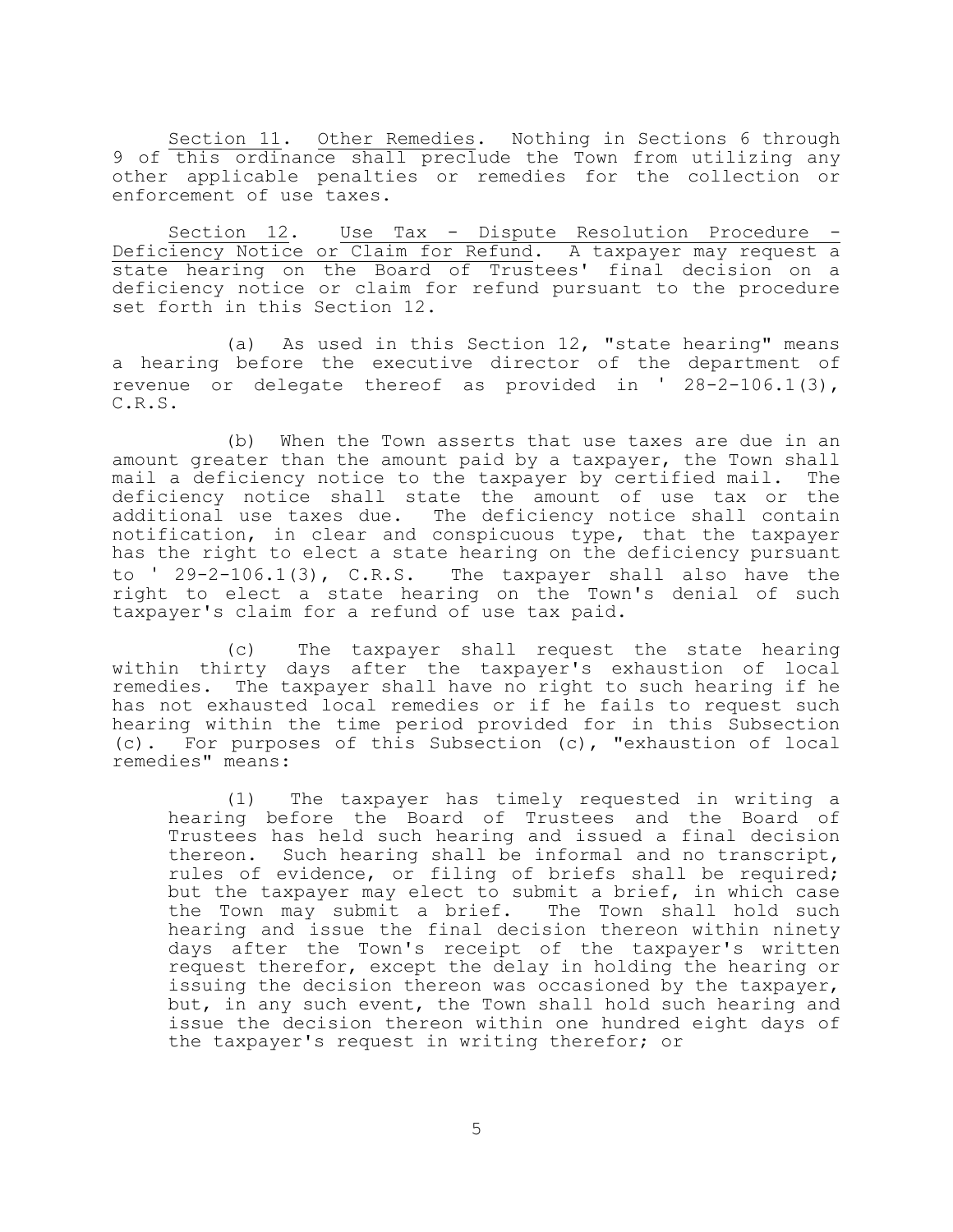(2) The taxpayer has timely requested in writing a hearing before the Town and the Town has failed to hold such hearing or has failed to issue a final decision thereon within the time periods prescribed in paragraph (1) above.

(d) If a taxpayer has exhausted his local remedies as provided in Subsection (c) above, the taxpayer may request a state hearing on such deficiency notice or claim for refund, and such request shall be made and such hearing shall be conducted in the same manner as set forth in  $'$  29-2-106.1(3) through (7), C.R.S.

(e) If the deficiency notice or claim for refund involves only the Town, in lieu of requesting a state hearing, the taxpayer may appeal such deficiency notice or denial or a claim for refund to the district court of the County of Weld as provided in ' 29-2-106.1(8), C.R.S., provided the taxpayer complies with the procedures set forth in Subsection (c) of this section.

(f) If the Town reasonably finds that the collection of use tax will be jeopardized by delay, the Town may utilize the procedures set forth in ' 39-21-111, C.R.S.

Section 13. Upon adoption of this Ordinance by the Board of Trustees of the Town of Hudson, this Ordinance shall be submitted to a vote of the registered electors of the Town of Hudson at a general election to be held on the 7th day of April, 1992 in conformity with the provisions of Title 29, Article 2 and Title 31, Article 10 of the Colorado Revised Statutes, as amended.

Section 14. Amendments. The Board of Trustees, by a majority vote, may amend, alter or change this ordinance except as to the three percent (3%) tax herein imposed.

Section 15. Penalties. Any person violating any provision of this article shall be punished by a fine of not more than three hundred dollars (\$300.00). Each day that a violation of this ordinance continues shall be deemed a separate offense.

Section 16. Safety Clause. The Town Board of Trustees hereby finds, determines, and declares that this ordinance is promulgated under the general police power of the Town of Hudson, that it is promulgated for the health, safety, and welfare of the public, and that this ordinance is necessary for the preservation of health and safety and for the protection of public convenience and welfare. The Board of Trustees further determines that the ordinance bears a rational relation to the proper legislative object sought to be attained.